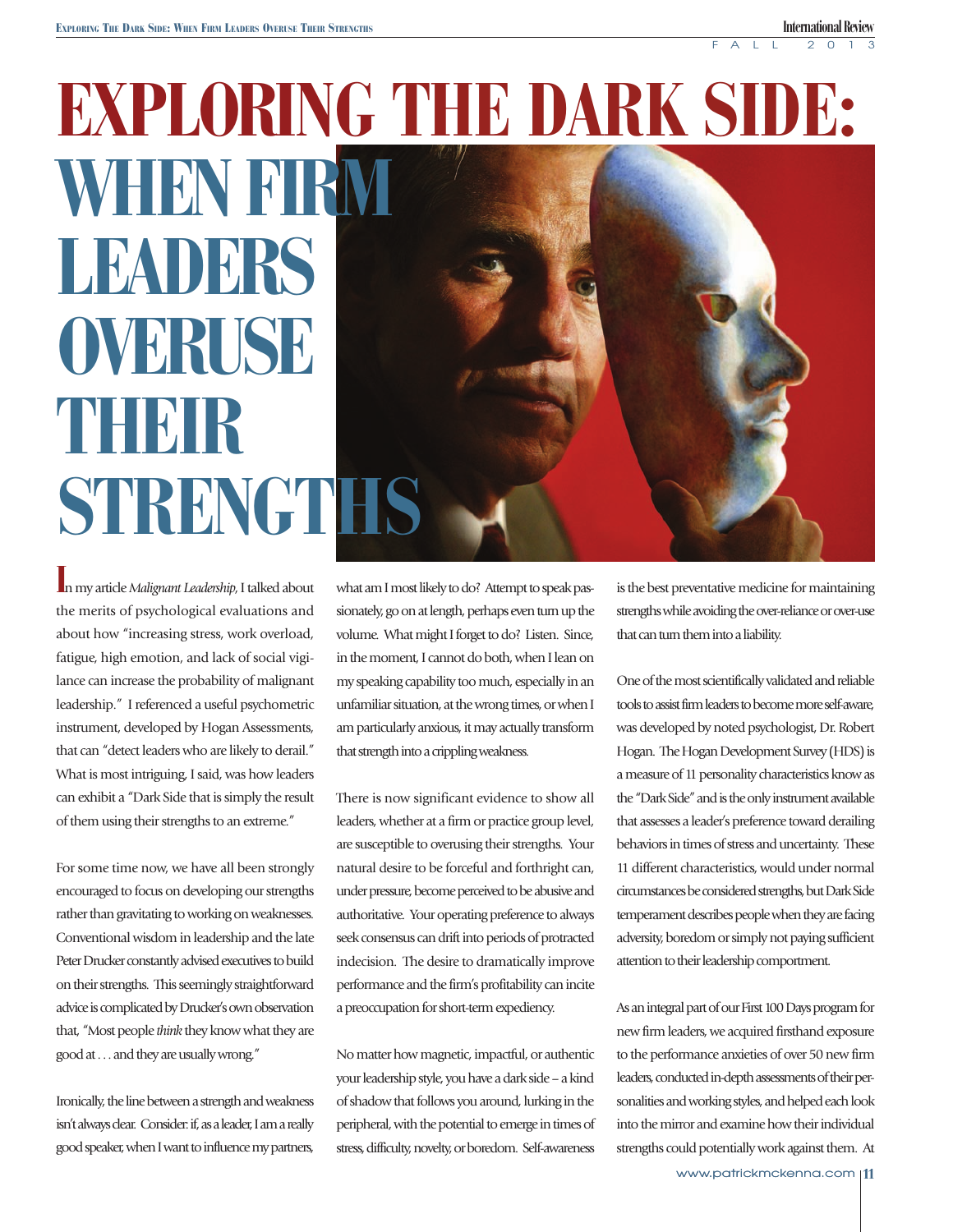the very least, data from this survey affords new firm leaders the opportunity for deep personal insight, which provides for taking action on how to avoid self-defeating behaviors.

## SELF-DEFEATING BEHAVIORS

**H**ere is a brief peek at Hogan's definition of the 11 most common strengths that can become weaknesses under pressure:

**Strength: Excitable** – Great capacity for empathy; tends to exhibit enthusiasm about ideas and people and works hard on new projects *When under stress:* Leader can lack persistence, requires constant reassurance as easily becomes disappointed with initiatives, displays moodiness, is hard to please, sensitive to any criticism and prone to exhibiting volatile emotional displays

**Strength: Skeptical** – Bright, thoughtful, perceptive, tends to be socially insightful, and a great navigator of firm politics

*When under stress:* Leader seems to lack trust, acts with suspicion, is cynical, distrustful and quick to doubt others' intentions; alert to signs of mistreatment and will retaliate when finding it.

**Strength: Cautious** – Meticulous at evaluating risks; tends to be prudent, careful and conscientious *When under stress:* Leader avoids innovation, is unwilling to take risks or offer opinions, becomes reactive rather than proactive; seems resistant to change, sometimes paralyzed by a fear of failure.

**Strength: Reserved** – Tough in the face of adversity; can take criticism and tends to stay focused; independent and comfortable working alone on projects *When under stress:* Leader can seem aloof, rude, uncommunicative, detached and insensitive to the needs and feelings of others.

**Strength: Leisurely** – Good social skills, clever at hiding their feelings; tends to be very agreeable

**12** www.patrickmckenna.com

and pleasant to work with, confident about their own skills and abilities.

*When under stress:* Leader becomes cynical of others' skills and abilities, is passive-aggressive, tends toward procrastination, becoming resistant to feedback, stubborn, and resentful of interruptions.

 *o matter how magnetic, impactful, or authentic your leadership style, you have a dark side – a kind of shadow that follows you around, lurking in the peripheral, with the potential to emerge in times of stress, difficulty, novelty, or boredom." "N*

> **Strength: Bold** –Liked, admired, charismatic; tends to be highly ambitious, energetically taking initiative and expecting success.

> *When under stress:* Leader shows arrogance, acts as though he is entitled with inflated views of selfworth, is self-absorbed, and unwilling to admit any mistakes or share credit.

> **Strength: Mischievous** – Is exceedingly charming and friendly; tends to handle heavy workloads well *When under stress:* Leader becomes manipulative, impulsive, reckless, seeks excitement, and thereby prone to taking ill-advised risks; has problems maintaining commitment and learning from experience.

> **Strength: Colorful** – Has flair, presence; tends to be expressive, engaging, lively and fun; naturally good at sales.

> *When under stress:* Leader is overly dramatic, attention-seeking and highly disorganized; prone to making dramatic entrances, seems preoccupied with being noticed and may lack the ability to

listen and maintain a consistent focus.

**Strength: Imaginative** – Constantly alert to new ways of seeing things and enjoys entertaining others with new ideas; tends to be creative; an innovative thinker, and insightful about others' motives.

*When under stress:* Leader act and communicate in unusual or eccentric ways, often lacking sound judgment and indifferent to the consequences; can be impractical and idiosyncratic, confusing others by constantly changing their minds.

> **Strength: Diligent** – Hard working, concerned with doing a good job; tends to set high standards for self and others and is careful and meticulous, reliably detail oriented. *When under stress:* Leader becomes a perfectionist, irritated when rules are not followed, disempowers others by micro-managing everything and is hypercritical; poor at delegating and they becomes a bottleneck to productivity because everything must pas through them.

**Strength: Dutiful** – Loyal, cordial and polite; tends to conform, make few enemies, and is eager to please. *When under stress:* Leader is deeply concerned with being accepted, alert for signs of disapproval; becoming indecisive, reliant on others for guidance and reluctant to act independently or go against popular opinion, thus staff may feel unsupported.

As we understand more about ourselves, we gain perspective about why some environments, situations and organizational cultures are opportunities for us to thrive, feel stifled or encounter significant stress. Moreover, we can begin to understand why.

# LEADING WITH A BLIND SPOT

**I**t is important to understand that Dark Side personality characteristics are not automatically problematic. Most people have some combination of vulnerabilities, and some are remarkably self-aware and able to moderate their behavior under stress; which is key. In a 2006 study of successful Australian CEOs,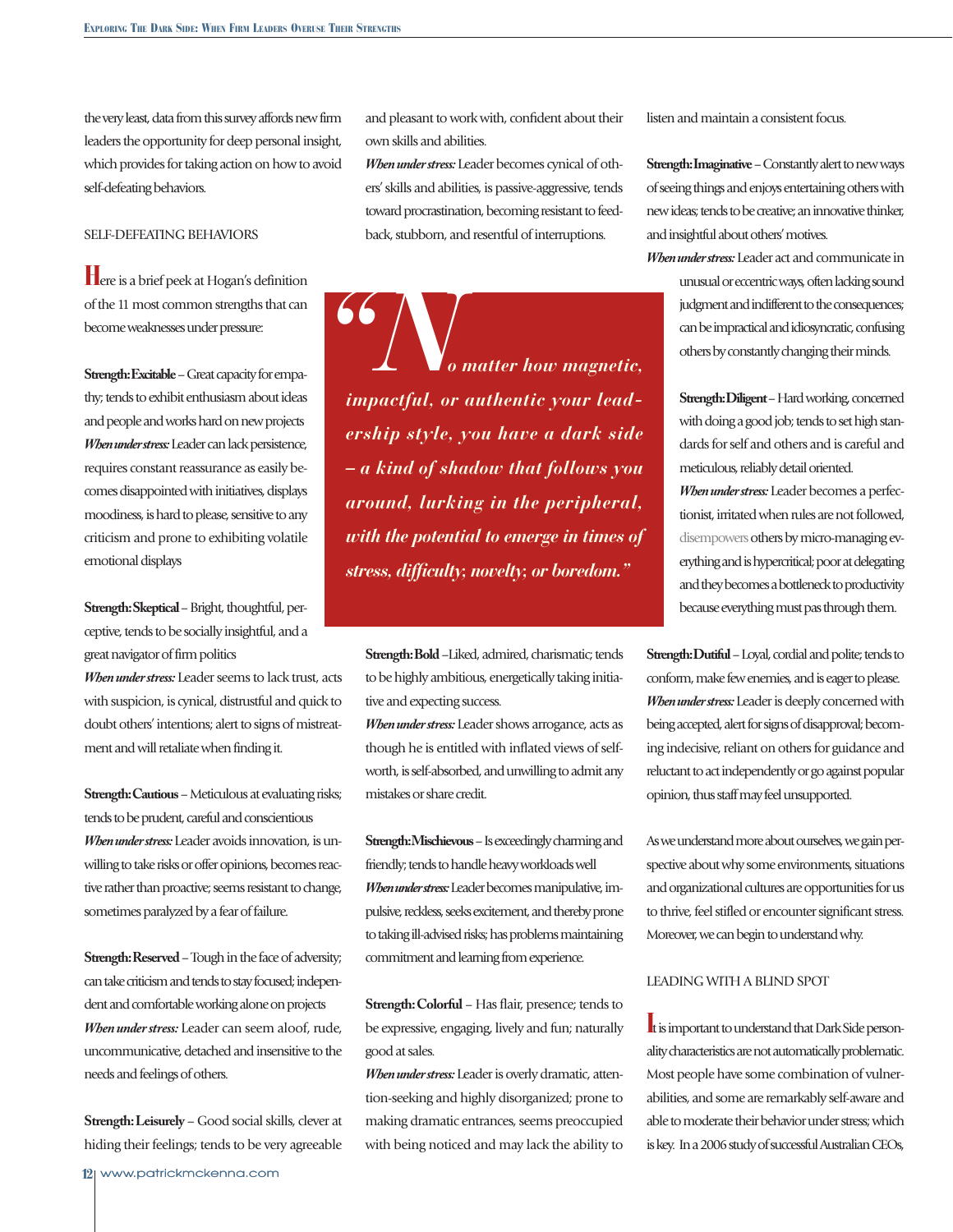Hogan found that every CEO had a dark side factor that needed to be managed. Thus the Dark Side is a double-edged sword, motivating exceptional levels of capability but also potentially leading to counterproductive behavior in the unprepared leader.

What becomes interesting from our research is that

we have thus far had over 50 new firm leaders complete a Hogan HDS Survey – 42% hailing from AmLaw 100 and 200 firms and the remainder from firms of, almost always, over 100 attorneys in size. Our subsequent analysis of these completed surveys shows that 77.5% of all new firm leaders tested, rated "High Risk" on at least one of these 11 different scales; and 22.5% (or nearly one in four) rated "High Risk" on three or more of these 11 scales.

Digging deeper, we found that one particular Dark Side dimension was more pronounced than any other, by twice the scores amongst this group of firm leaders. That dimension is known as **Excitability** – which accounted for 25% of the firm leaders testing "High Risk" (90 Percentile) and another 37.5% testing "Moderate Risk" (70 to 90 Percentile) for a total of 62.5% or nearly two our of three leaders displaying this attribute as a strength, that is prone to overuse.

Now, an argument can be proffered that Excitability is one of the qualifications for being a capable firm leader. Most of the time these leaders use this strength to purposefully direct enthusiasm and draw attention to issues of importance and also to demonstrate their support for a particular undertaking. Excitable firm leaders vibrate with energy, command attention and respect, motivating and inspiring those around them in ways that can be contagious throughout the firm. We tend to discount their occasional bad-tempered outbursts as a natural reaction to a high-stress job filled with complex challenges.

Excitable leaders aren't at risk because they may fly off the handle now and then. The problem begins where one week you are incredibly optimistic about an undertaking and speak eloquently and convincingly about how all of your partners should be supportive, only the next week to find you gloomy and disheartened that the project still isn't off the ground or progressing as quickly as hoped – very often because as the leader you have "launched" a

 *hether it's boredom or too much work; failure of an initiative for which you are accountable to having to confront an underperforming partner – you need to determine what kinds of environments, events, problems and decisions ratchet up your personal stress levels."* **66** Wheth

> new initiative and then delegated it to others to follow through on, causing many of your partners to wonder whether it was really important or simply the latest fad. Excitable leaders are prone to becoming easily disappointed and when disappointed their first instinct is to withdraw and to leave.

> This scale concerns the tendency to develop strong enthusiasms about new projects or relationships, perhaps even to idealize them, then to discover flaws or shortcomings in the idealized object and to become disillusioned, discouraged, and upset. Leaders with high-risk scores tend to let little things bother them, become annoyed easily, and change their focus and their priorities more frequently. Highly Excitable leaders don't always see how their volatility can seriously impact their effectiveness; thus it becomes a destructive blind spot for them. Imagine working with a leader who:

• moves back and forth between optimistic and

pessimistic stances, between encouraging a project and then acting agitated that it's not progressing quickly enough;

• through his messages and actions generates enthusiasm one day and intimidation the next, such that people start holding back news about missed commitments or unexpected events;

• explodes over minor missteps or for reasons he can't fully articulate, resulting in people avoiding certain topics, cutting off his information flow and returning phone calls with well-rehearsed answers; and

• has colleagues whispering about how they are never quite sure who precisely is going to show up in his office from one day to the next, and consulting with the secretary for a weather report before entering his office.

Although the most obvious symptom to others of Excitability overused is the leader's frequent mood swings, it probably isn't the

most obvious to those inflicted. What may look like a dramatic change of mind or mood swing to others, feels to you like simply a normal reaction to the stress of leadership. This is what Hogan refers to as leadership derailment, wherein our personality characteristics betray us, degrade our success, and generally send us on a fast train to nowhere. Our shadow is particularly dangerous because it tends to lie beyond the reach of our awareness, but is highly apparent to those around us.

Are you aware of your strengths and how to use them to your advantage without overusing them?

# WHAT YOU CAN DO TO MITIGATE YOUR DARK SIDE

**F**irm leaders who become aware of their 'Dark Side' tendencies can initiate actions to minimize their disruptive influences. Here are a few examples: